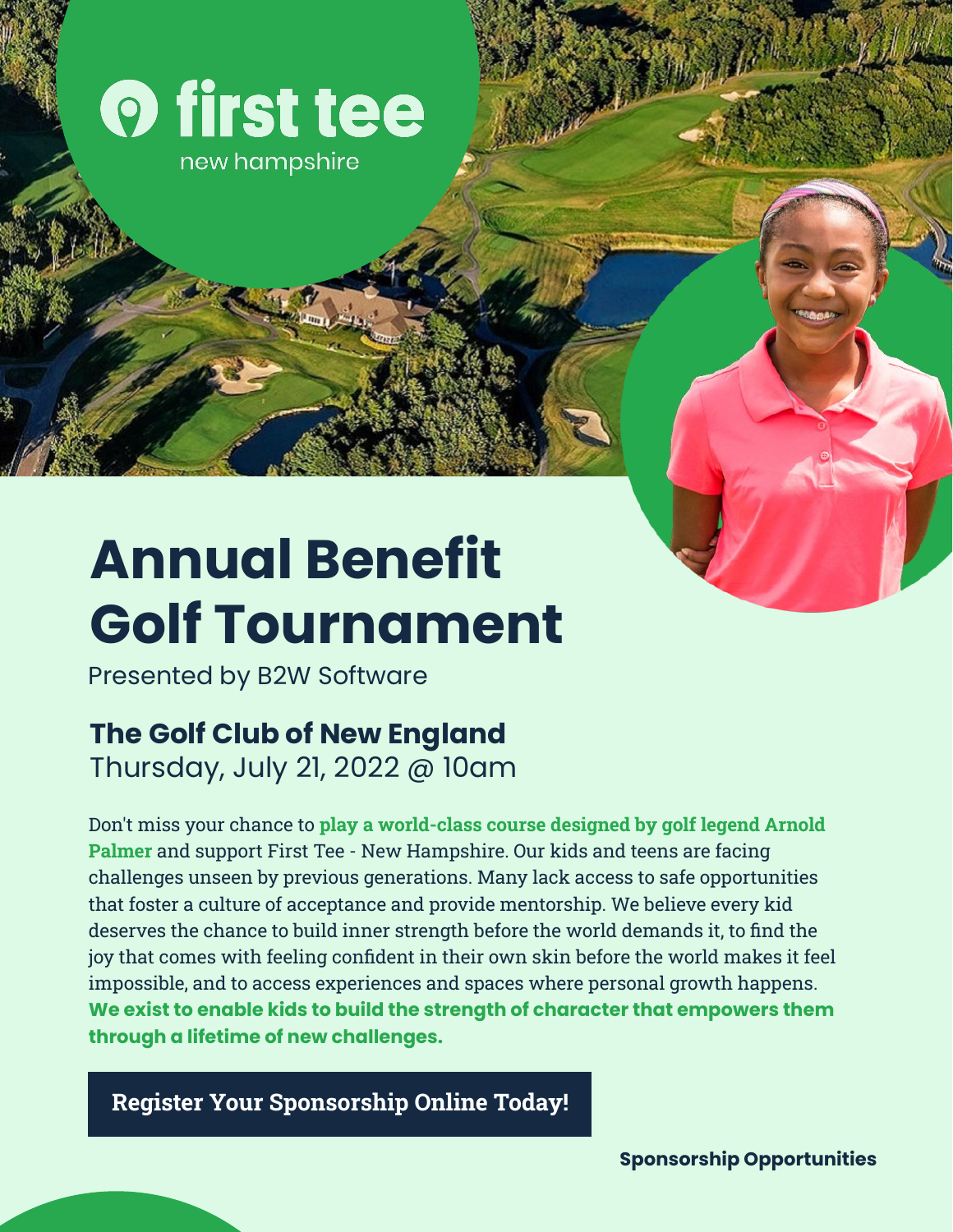## **Sponsorship Opportunities Levels & Benefits**

#### **Presenting Sponsor \$20,000** SOLD

#### **Ace Sponsor \$10,000**

- Two complimentary foursomes (8 players)
- Prominent event signage
- Name and logo placement on all tournament advertising and press
- Recognition as a lead sponsor during tournament announcements
- Year-round exposure with your website linked from FTNH sponsor page

#### **Eagle Sponsor \$5,000**

- One complimentary foursome (4 players)
- Name and logo placement on all tournament advertising and press
- Recognition as a lead sponsor during tournament announcements
- Year-round exposure with your website linked from FTNH sponsor page

#### **Birdie Sponsor \$2,500**

- One complimentary twosome (2 players)
- Name and logo placement on all tournament advertising and press
- Recognition as a lead sponsor during tournament announcements
- Year-round exposure with your website linked from FTNH sponsor page

| <b>Reception Sponsor</b> | <b>Range Sponsor</b>   |
|--------------------------|------------------------|
| \$1,500                  | \$500                  |
| <b>Golf Cart Sponsor</b> | <b>Putting Sponsor</b> |
| \$1,000                  | \$500                  |
| <b>Breakfast Sponsor</b> | <b>Hole Sponsor</b>    |
| \$750                    | \$250                  |

#### **[Register Online Today!](https://forms.donorsnap.com/form?id=881555c7-a57c-4bb1-baf5-200a2c69bd0e)**

### **Young people in our programs are…**

- More confident in school
- Supported by coaches, who they view as caring mentors
- Active community members
- Always welcome, regardless of financial circumstances

To make these outcomes possible, we seamlessly integrate the game of golf with a life skills curriculum where kids feel excited to grow, safe to fail, and better equipped for whatever comes their way next.

Thank you for partnering with us as we usher in First Tee's next era. Together, we are **Building Game Changers.**